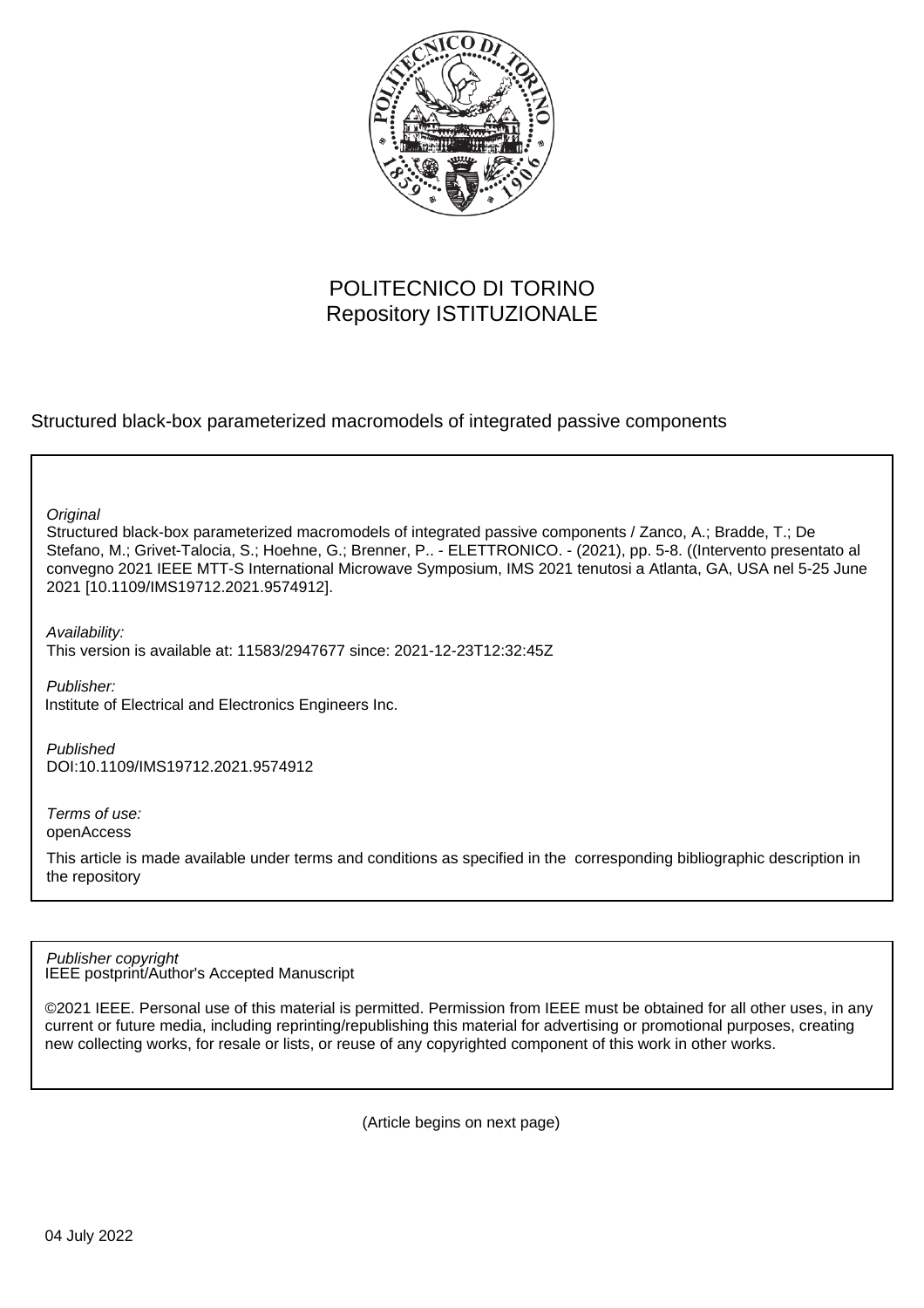# Structured black-box parameterized macromodels of integrated passive components

A. Zanco<sup>#1</sup>, T. Bradde<sup>#2</sup>, M. De Stefano<sup>#3</sup>, S. Grivet-Talocia<sup>#4</sup>, G. Hoehne<sup>\$1</sup>, P. Brenner<sup>\$2</sup>,

#Dept. Electronics and Telecommunications, Politecnico di Torino, Italy \$ Infineon Technologies AG, Neubiberg, Germany

#1alessandro.zanco@polito.it,#2tommaso.bradde@polito.it,#3marco.destefano@polito.it, #4stefano.grivet@polito.it,\$1gregor.hoehne@infineon.com,\$2pietro.brenner@infineon.com

*Abstract —*A novel black-box model representation and identification process is introduced, specifically designed to extract layout-scalable behavioral macromodels of passive integrated devices from sampled frequency-domain responses. An automated choice of structured frequency-domain basis functions enables extremely accurate approximations for responses characterized by high dynamic ranges over extended frequency bands, overcoming the main limitations of standard approaches. Numerical results confirm that the proposed structured approach provides robust and reliable scalable models, with guaranteed stability and passivity over the frequency band and parameter space of interest.

*Keywords —*Passive device modeling, behavioral modeling, macromodeling, passivity, stability, parameterization.

### I. INTRODUCTION

This paper aims at constructing behavioral macromodels [1] for integrated passive devices, such as multi-tap inductors or transformers. The reference application is circuit design for automotive radar IC's, although the methodology that is discussed is general and in principle applicable to any type of linear and passive multiport structure for various application fields.

The models we consider are scalable and embed in some parameterized closed form the dependence of the system response on several design parameters. Scalable (parameterized or multivariate) models provide extremely useful tools for designers, provided that

- their frequency responses accurately match reference data obtained from high-fidelity electromagnetic field solvers; the same level of accuracy should apply also to any derived Figure of Merit (FoM) of interest, such as single-ended, differential or common-mode resistances, inductances, and associated quality factors;
- they can be synthesized as compact SPICE-compatible behavioral netlists, to be employed in any type of analysis as provided by common circuit simulators, including frequency-domain (FD), time-domain (TD), harmonic balance (HB), sensitivity and Monte-Carlo sweeps.
- they are guaranteed stable and passive throughout the whole allowed parameter space.

Behavioral models having these features can be safely employed in design verification, optimization, centering, what-if and robustness/sensitivity analyses.

The above requirements are extremely stringent and challenging for parameterized macromodels, as they imply:

- an accurate DC response, so that the operating point computed by circuit solvers in setting up system-level TD simulations is correct;
- a fine control of broadband accuracy throughout the frequency bands of interest. In particular, error control is very difficult to achieve in the entire parameter space for responses having a high dynamic range and possibly DC zeros;
- embedding stability and passivity constraints in the model training phase, where model coefficients are computed by a suitable fitting process.

This work builds on existing approaches for passive parameterized macromodeling, and suggests a modified model structure that significantly improves broadband accuracy of the models, still ensuring uniform stability, passivity, and compatibility with standard circuit solvers once exported to a behavioral SPICE model netlist.

## II. PROPOSED MODEL STRUCTURE

Let us consider an integrated passive component with P electrical ports. A reference example that we will consider in this work is a coil with one or more center taps and a guard ring. The electrical ports  $i = 1, \ldots, P$  will include the inductor terminals  $i = 1, 2$ , the center taps  $i = 3, \ldots, P - 1$  and the guard ring  $i = P$ , all referenced to a common ground through the substrate. The individual elements of the  $P \times P$  scattering matrix are characterized by a dominant inductive or capacitive behavior, leading to a large dynamic range over a frequency band starting from DC up to the frequency of interest. For the applications we consider in this work, the modeling frequency band is  $\Omega = [0, \omega_{\text{max}}]$  with  $\omega_{\text{max}} = 100$  GHz.

We aim at building scalable models, that represent in some closed parameterized form the dependence on a number  $\rho$  of independent parameters, collected in vector  $\theta =$  $[\vartheta^1, \vartheta^2, ..., \vartheta^{\rho}]^{\mathsf{T}}$ . For the integrated spiral inductor example these parameters may include trace width, separation, inner radius, substrate permittivity, etc. We will assume that the  $\rho$ -dimensional parameter space is a hyper-rectangle  $\Theta \subseteq \mathbb{R}^{\rho}$ defined as the Cartesian product of intervals  $[\vartheta_{\min}^i, \vartheta_{\max}^i]$ .

As opposed to physics-based models [2], where a fixed model topology is prescribed and component values are trained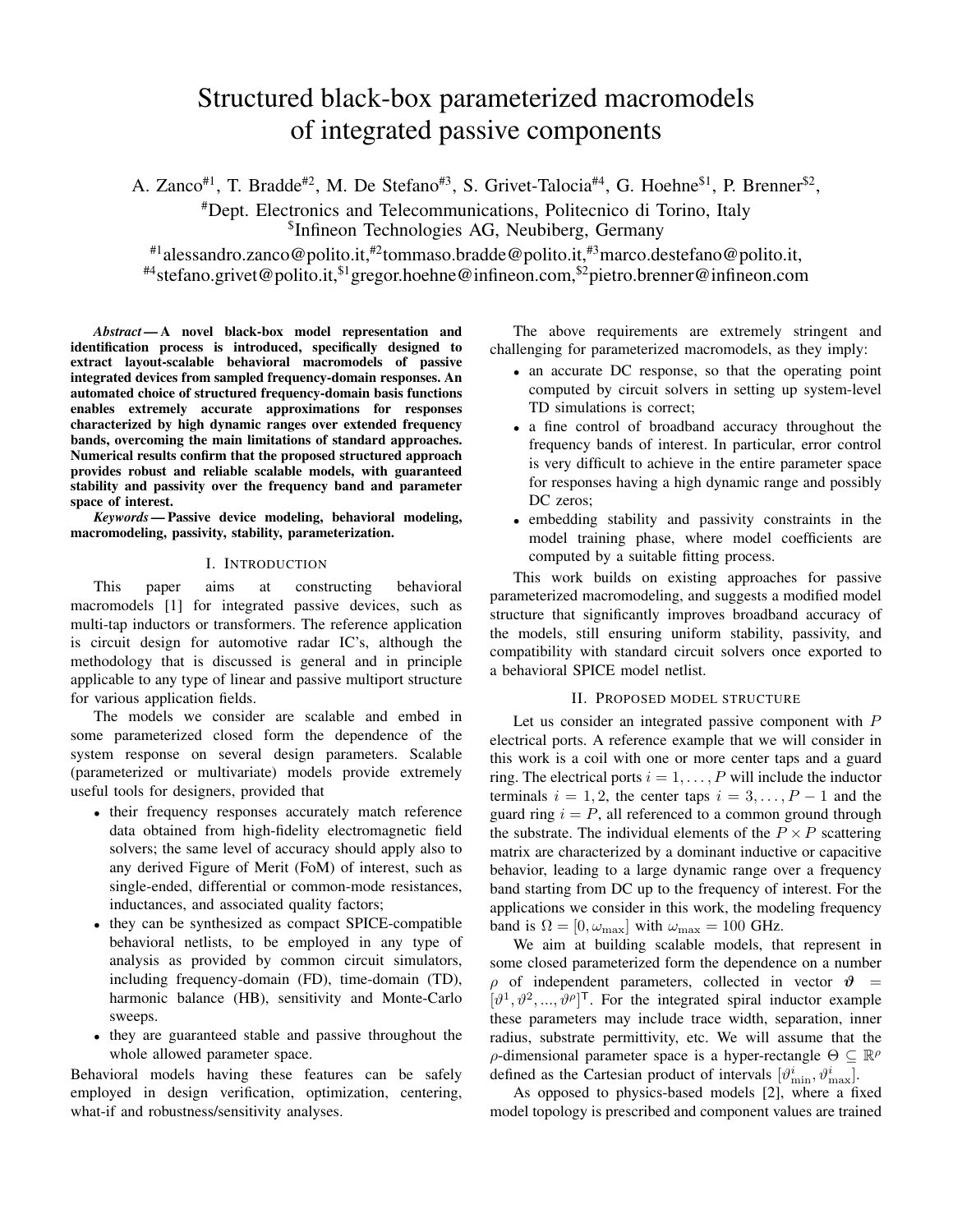based on multivariate fitting over frequency and parameter space, we proposed here a pure black-box model. Although this physics-based equivalent circuit modeling (ECM) is the standard in current circuit design practice, easy to interpret ECM's provide only limited accuracy in the higher frequency range; they may not be accurate enough for post-layout system verification, where field solver accuracy is required.

Black-box models are defined by a model structure and free coefficients, which are identified through a fitting process. The usual model structure spans the general class of multivariate rational functions. It is therefore expected that the model accuracy in both frequency domain and parameter space with respect to reference frequency responses can be set to an arbitrarily low and aggressive value, by properly choosing model orders.

The standard model structure we build on is the following barycentric form [3]–[5]

$$
\mathbf{H}(s,\boldsymbol{\vartheta}) = \frac{\sum_{n=0}^{N} \mathbf{R}_n(\boldsymbol{\vartheta}) \varphi_n(s)}{\sum_{n=0}^{N} r_n(\boldsymbol{\vartheta}) \varphi_n(s)}
$$
(1)

where  $\varphi_n(s) = \frac{1}{s-q_n}$  based on a set of *basis poles*  $q_n$  for  $n > 0$  and  $\varphi_0(s) = 1$ . The coefficients  $\mathbf{R}_n(\theta)$  and  $r_n(\theta)$ of numerator and denominator are further expanded in the parameter space as [6], [7]

$$
\mathbf{R}_n(\boldsymbol{\vartheta}) = \sum_{\ell} \mathbf{R}_{n,\ell} \xi_{\ell}(\boldsymbol{\vartheta}), \quad r_n(\boldsymbol{\vartheta}) = \sum_{\ell} r_{n,\ell} \xi_{\ell}(\boldsymbol{\vartheta}) \qquad (2)
$$

where the basis functions  $\xi_{\ell}$  can be multivariate polynomials, trigonometric functions, radial basis functions, or any other choice that is appropriate. In this work, we use multivariate Chebychev polynomials. The model coefficients  $\mathbf{R}_{n,\ell}$  and  $r_{n,\ell}$  are identified through multivariate fitting based on a set of precomputed or adaptively computed frequency response samples  $\mathbf{H}(\mathbf{j}\omega_k, \boldsymbol{\vartheta}_m)$ , usually available through a full-wave (3D) or planar (2.5D) field solver. This process, which minimizes the model-data error

$$
\sum_{k,m} \left\| \mathbf{H}(\mathrm{j}\omega_k, \boldsymbol{\vartheta}_m) - \check{\mathbf{H}}(\mathrm{j}\omega_k, \boldsymbol{\vartheta}_m) \right\|^2 \tag{3}
$$

in some prescribed norm is standard, see e.g. [6]–[8].

The expansion (1) has been used and documented extensively by several Authors. However, it may fail to reproduce with good accuracy responses with high dynamic ranges, such as inductive or capacitive couplings characterized by low-frequency or DC zeros. In fact, a DC zero is not enforced in the standard model structure (1). Failing to enforce a DC zero on a response may lead to incorrect low-frequency behavior, which may result in unrealistic losses or spurious resistive couplings, wrong DC bias determination in system-level simulations, and other artefacts. A DC zero can be enforced in various ways, such as

• using a weighted error norm instead of (3), with a frequency-dependent weight  $w(\omega_k)$  that emphasizes the low-frequency band; this approach often deteriorates accuracy at high frequencies;

- minimize a relative error instead of the absolute error in (3); this implies using a frequency-dependent weight  $w(\omega_k)$  inversely proportional to the magnitude of each individual response; this approach has the same disadvantage of seriously deteriorating model accuracy at high frequencies;
- adding equality constraints in the fitting, so that the explicit DC model value  $H_{i,j}(0, \vartheta_m) = 0$  is enforced at machine precision; this approach has the disadvantage of bringing an unrealistically large number of constraints in a multivariate setting (each training point in the parameter space must be associated with an explicit constraint); in addition, this approach does not guarantee that the DC zero is present at arbitrary parameter values  $\vartheta$  that do not belong to the training dataset, due to interpolation errors.

We resolve the above difficulties by embedding in the model structure the presence of DC zeros, only for those responses for which these zeros are expected. This is achieved by adopting the modified model structure

$$
\mathbf{H}(s,\boldsymbol{\vartheta}) = \frac{\sum_{n=0}^{N} \mathbf{R}_n(\boldsymbol{\vartheta}) \circ \Phi_n(s)}{\sum_{n=0}^{N} r_n(\boldsymbol{\vartheta}) \varphi_n(s)}
$$
(4)

where ∘ denotes the Hadamard product and

$$
\Phi_n^{(i,j)}(s) = \begin{cases} \varphi_n(s) & \text{if } \tilde{H}_{i,j}(s=0,\boldsymbol{\vartheta}) \neq 0\\ \varphi_n^0(s) & \text{if } \tilde{H}_{i,j}(s=0,\boldsymbol{\vartheta}) = 0 \end{cases}
$$
 (5)

based on the modified (high-pass) basis function

$$
\varphi_n^0(s) = \frac{s}{s - q_n}.\tag{6}
$$

Model identification based on the structure (4) is compatible with consolidated fitting processes based on the Parameterized Sanathanan-Koerner iteration [6]–[8], which is not repeated here. The model poles  $p_n(\theta)$  are provided by the denominator zeros and are parameter-dependent. These poles can be constrained to be uniformly stable by adopting positive definite basis functions  $\xi_{\ell}(\boldsymbol{\vartheta})$  and enforcing the denominator coefficients to be non-negative via simple linear inequality constraints, see [9], [10]. Model passivity is checked through a modified multivariate Hamiltonian check inspired by [11], which provides localization of passivity violations. The latter are removed by a standard iterative perturbation. Finally, model synthesis to a parameterized SPICE netlist is obtained as in [9].

#### III. RESULTS

We apply the proposed macromodeling strategy to a parameterized 9-port integrated transformer, where both windings include 2 taps, and where an additional port is defined on the surrounding guard ring to model return path losses through the silicon substrate. The training data includes  $\bar{m} = 7$  frequency response matrices  $H(j\omega_k, \vartheta_m)$ parameterized by the trace width of both coils conductors. Each individual response spans the bandwidth from DC to 100 GHz with  $K = 156$  samples. Using these training data we build a parameterized model with  $\bar{n} = 4$  common poles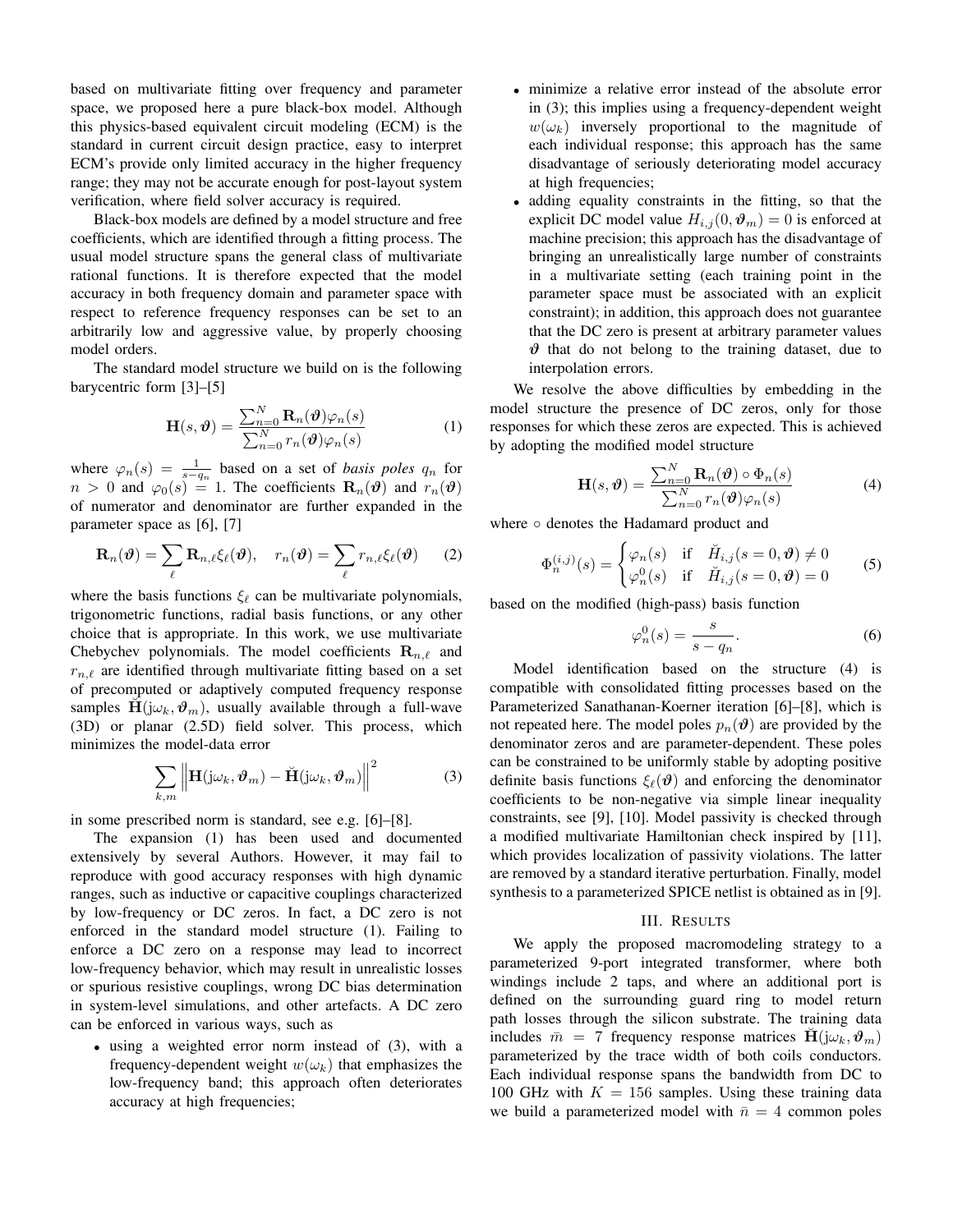

Fig. 1. Comparing model responses to reference data for a selected inter-winding coupling responses. Different curves correspond to different parameter (trace width) values. Top panel: standard model structure. Bottom panel: proposed model structure.

and degree  $\overline{\ell} = 1$  expansions (2) for both numerator and denominator in (4).

Figure 1 compares the results of the standard approach (top panel) based on the barycentric form (1) with the proposed model structure (4) (bottom panel). As opposed to the standard approach, the proposed model structure is able to recover the broadband dynamic range of the data with good accuracy, even at low frequencies. A correct representation is attained for the asymptotic low-frequency behavior of this response, which vanishes at DC. The standard approach, although overall accuracy is well below engineering practice (absolute error about  $10^{-3}$ ), provides unacceptable results, since the saturation to a finite DC level corresponds to a direct resistive path between first and second winding, which is physically inconsistent with the true behavior of the device.

The proposed structured macromodeling approach provides also improved accuracy for those Figures of Merit (FoMs) that are of interest for design purposes. We illustrate this point on another test case, a simple 3-port integrated inductor designed to operate in a single-ended configuration. The FoMs of interest are the frequency-dependent single-ended inductance  $L_{se}$  and the associated quality factor  $Q_{se}$ . A parameterized structured macromodel (4) was generated with  $\bar{n} = 10$  poles and  $\ell = 2$  degree expansions with respect to conductor trace width, obtaining a model-data error (3) evaluated on a set of validation parameter samples of  $1.61 \cdot 10^{-2}$ .

We remark that any FoM is a derived quantity, which can be evaluated based on selected model responses in scattering or admittance forms [2]. Therefore, the accuracy in derived FoMs may be deteriorated due to sensitivity and error propagation in the application of the appropriate conversion formulas. It turns



Fig. 2. Single-ended inductance (top panel) and quality factor (bottom panel) of a 3-port inductor, computed from proposed structured model (red dashed lines) and compared to reference data (blue solid lines). Different curves in the same panel denote different values of conductor width.

out that proposed approach is able to preserve accuracy in this conversion, due to the correct asymptotic behavior that is enforced. This is demonstrated in Figure 2, where we compare the FoMs computed on the training reference data to the FoMs derived from the model. We see that for both  $L_{se}$  and  $Q_{se}$  the model is able to recover the desired FoMs within acceptable error bounds. Thanks to the accurate black-box fitting, the accuracy on these metrics is much improved with respect to fixed-topology models such as [2], over the full bandwidth of interest.

#### **REFERENCES**

- [1] S. Grivet-Talocia and B. Gustavsen, *Passive macromodeling: Theory and applications*. John Wiley & Sons, 2015, vol. 239.
- [2] V. Issakov, S. Kehl-Waas, and S. Breun, "Analytical equivalent circuit extraction procedure for broadband scalable modeling of three-port center-tapped symmetric on-chip inductors," *IEEE Transactions on Circuits and Systems I: Regular Papers*, vol. 66, no. 9, pp. 3557–3570, Sep. 2019.
- [3] D. Deschrijver, L. Knockaert, and T. Dhaene, "A barycentric vector fitting algorithm for efficient macromodeling of linear multiport systems," *IEEE Microwave and Wireless Components Letters*, vol. 23, no. 2, pp. 60–62, Feb 2013.
- [4] A. C. Antoulas and B. D. O. Anderson, "On the scalar rational interpolation problem," *IMA Journal of Mathematical Control and Information*, vol. 3, no. 2-3, pp. 61–88, 1986.
- [5] A. C. Antoulas, *Approximation of large-scale dynamical systems*. Society for Industrial and Applied Mathematics, 2005.
- [6] D. Deschrijver, T. Dhaene, and D. De Zutter, "Robust parametric macromodeling using multivariate orthonormal vector fitting," *IEEE Transactions on Microwave Theory and Techniques*, vol. 56, no. 7, pp. 1661–1667, July 2008.
- [7] P. Triverio, S. Grivet-Talocia, and M. S. Nakhla, "A parameterized macromodeling strategy with uniform stability test," *IEEE Trans. Advanced Packaging*, vol. 32, no. 1, pp. 205–215, Feb 2009.
- [8] C. Sanathanan and J. Koerner, "Transfer function synthesis as a ratio of two complex polynomials," *Automatic Control, IEEE Transactions on*, vol. 8, no. 1, pp. 56–58, jan 1963.